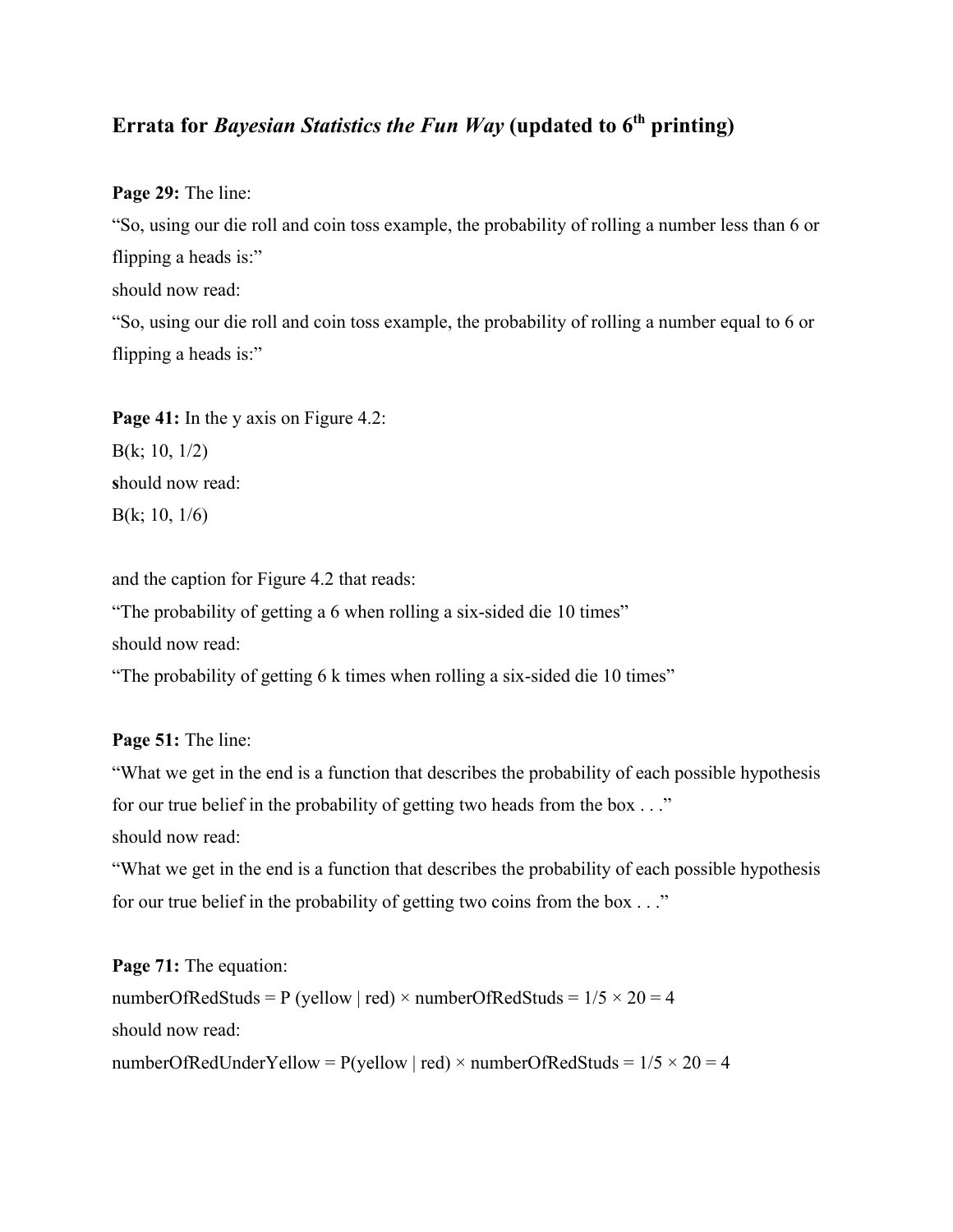**Page 87:** The equation: Beta  $(20002,7401)$  = Beta  $(2 + 20000, 7400 + 1)$ should now read: Beta  $(20002,7441)$  = Beta  $(2 + 20000, 7440 + 1)$ 

Page 88: The top label on Figure 9-3 that reads: "Distribution of our prior belief Beta $(2+20000,7400+1)$ " should now read: "Distribution of our posterior belief Beta(2+20000,7440+1)"

**Page 105:** In the last row of Table 11-1, under the "Difference from mean" column,  $-0.16$ should now read –0.2.

and in the equation,  $a_1$  and  $b_1$  should instead be  $a_i$  and  $b_i$  (subscript 1 should be subscript i)

**Page 106:** In the second equation, 2.08 **s**hould now read 0.416.

**Page 127:** In the top code block, we deleted the second code line:  $xs.all < -seq(0, 1, by=0.0001)$ 

Page 130: The reference to Figure 3-5 should instead read Figure 13-5.

**Page 164:** The line: "The prior odds look like this:" should now read: "The probabilities look like this:"

and in the last equation, the fraction 223/370,000 should now read 245/370,000.

and the line:

"This result shows that H2 is about 1,659 times more likely than H1."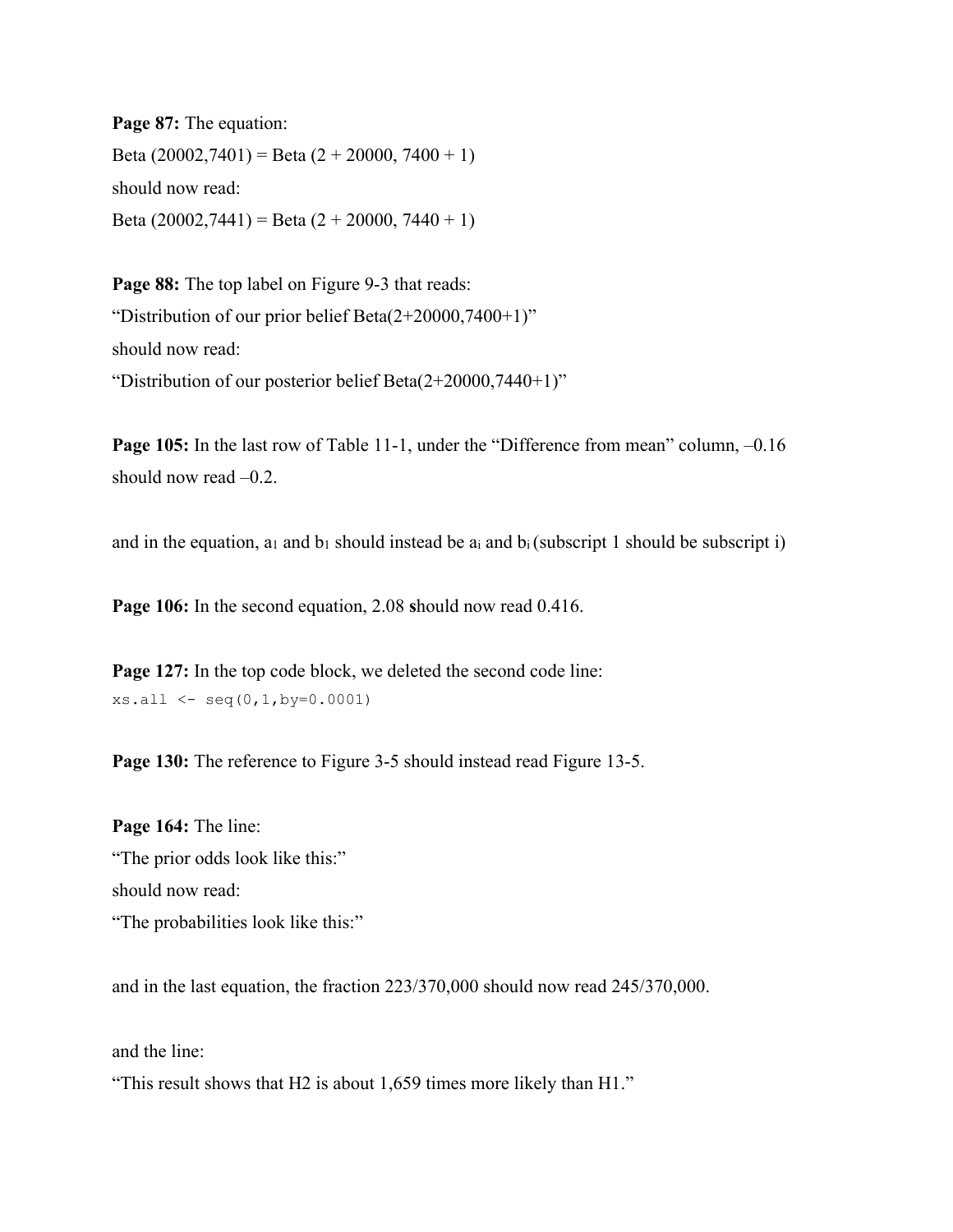should now read:

"This result shows that H2 is about 1,510 times more likely than H1."

**Page 224:** The line:

"Since you've run half a mile, using this simple formula, we can figure out:" should now read: "Since you've run half an hour, using this simple formula, we can figure out:"

**Page 234:** The line:

"As expected, the probability of this is extremely low: about 1/32,000." should now read:

"As expected, the probability of this is low: about 1/2,200."

**Page 236:** The line:

"Luckily we already did all this work earlier in the chapter, so we know that  $(A) = 4/1,000$  and  $P(B) = 3/(100,000)$ ."

should now read:

"Luckily we already did all this work earlier in the chapter, so we know that  $(A) = 8/100$  and  $P(B) = 3/(100,000)$ ."

**Page 237:** The line: "Plugging in our numbers, we get an answer of 100,747/25,000,000 or 0.00403." should now read:

"Plugging in our numbers, we get an answer of 800,276/10,000,000 or 0.0800276."

**Page 242:** In the last line of code on the page: temp.sd <- my.sd(temp.data) should now read: temp.sd <- sd(temp.data)

**Page 250:** The second equation: